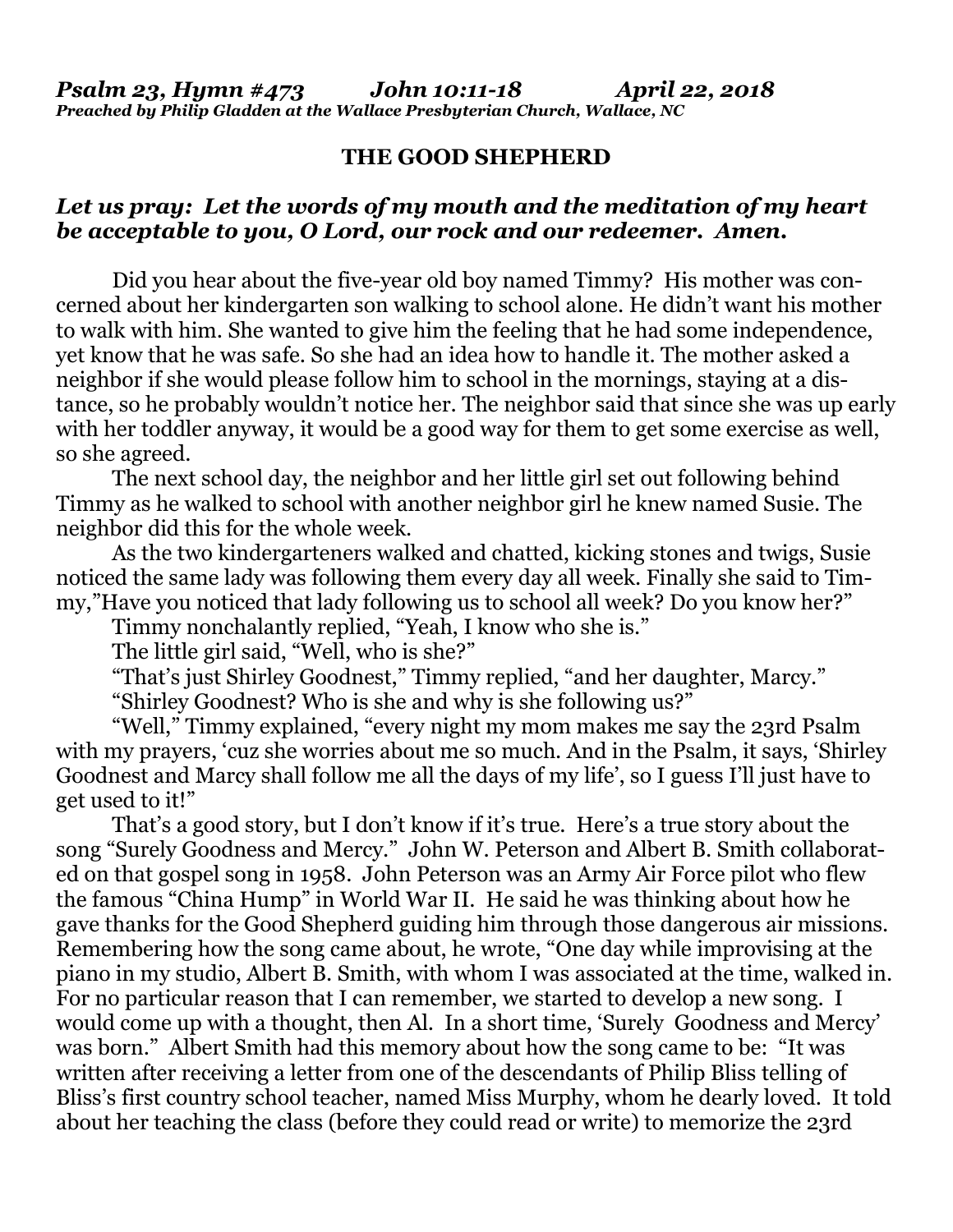Psalm. When the part 'surely goodness and mercy' was reached, little Philip thought it said 'surely good Miss Murphy shall follow me all the days of my life.' This little incident focused our thoughts on the phrase which became the heart and title of the song."<sup>1</sup>

When I was growing up, we lived in New Orleans, Birmingham, Nashville, and Atlanta, among several other places throughout the south. I am a city boy. But after having lived in Duplin County for twenty years, I have learned a lot about pork and poultry. However, I still don't know much about sheep. Nevertheless, I am getting something of an ovine education courtesy of Jean Parks. Her son, Spencer, and his wife live on a farm in Oregon, where Spencer is the director of the Menucha Retreat Center. On a regular basis, at Wednesday morning Bible study or in Opening Assembly on Sunday morning, Jean brings me up to date on the new animals on Spencer's farm, especially the sheep.

This past Wednesday, as we talked about John 10 and the Good Shepherd, Jean told us about lambing season and how Spencer has learned to shear the sheep. Someone asked, "What do they do with the wool?" Jean said they have it cleaned and spun into thread. Then Jean said, "The sheep are so pretty and white after they've been sheared." I turned to Jean and asked, "Why are they so pretty and white *after* they've been sheared?" and Jean said, "Because all of the dirt has been sheared away."

Jean's comment got me thinking about the Good Shepherd and us dirty sheep. Let me ask you to do something we did in Bible study on Wednesday morning. See if you can conjure up a picture in your mind of Jesus as the Good Shepherd. Maybe it's the classic picture that hangs on so many Sunday School room walls. Maybe it's a beautiful stained glass window from the church you grew up in. Do you have it in your mind? What do you see? What does the little lamb look like? When I asked Bible study folks that question on Wednesday morning, someone said, "The little lamb is clean." Then she went on to say, "I always take comfort in thinking that the Good Shepherd has picked me up and cleaned me up."

Like I said, I don't know much about sheep, but my guess is, sheep aren't pretty and white and clean most of the time. And if that's the case, it must be true that the shepherd has to get down in the muck and the mire where the sheep are. John 10 and Psalm 23 bring us great comfort and peace, because of the pastoral images they offer: green pastures, still waters, soul restoration, walking on right paths, comfort, goodness and mercy following forever, knowing the shepherd and the shepherd knowing his sheep.

But the language of John 10 and Psalm 23 implies why we need a Good Shepherd. The shepherd has to find green grass and clean water for the sheep. The shepherd has to lead the sheep on safe paths because of the many dangers that are lurking. The shepherd has to protect the sheep from the wolves that strike. The shepherd has to work at keeping the flock together.

Since I don't know much about sheep, I did a little research online, and came across a fascinating photo essay from last fall's edition of *The Atlantic*. The article is called "The Shepherds of the Tusheti Mountains," and begins, "Every autumn, a spectacular animal migration takes place in Georgia's Tusheti region in the northern Cauca-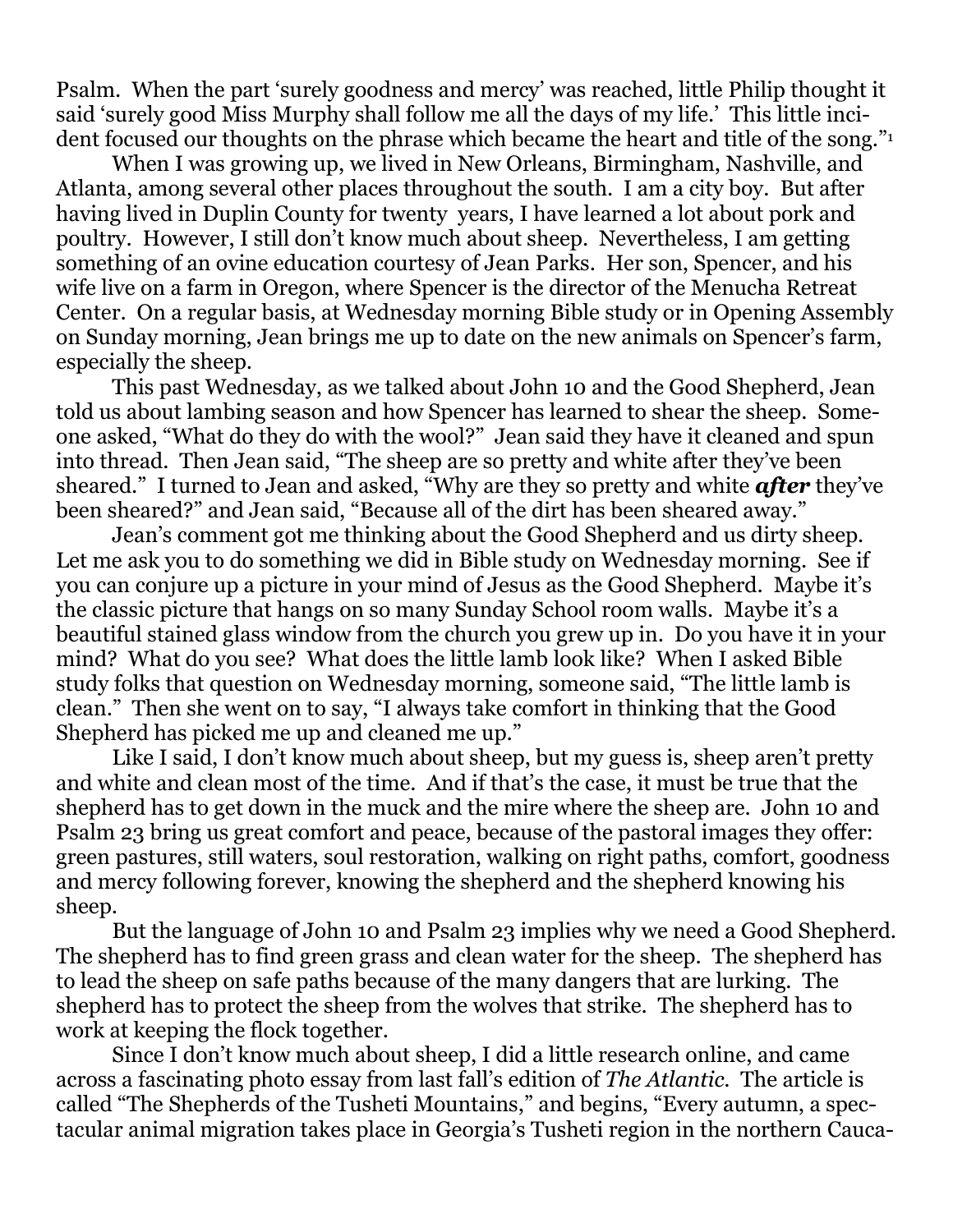sus Mountains. Radio Free Europe photographer Amos Chapple recently joined a group of shepherds and their dogs on what he refers to as a 'deadly, boozy journey' from the steep mountains to the plains, as they brought their 1,200 sheep down to their winter pastures."

Here's a sampling of some of the captions to the magnificent photos:

\* "On the road towards the formidable 9,190 ft high Abano Pass. The morning is spent winding through the alpine lakes and watching for the rocks that occasionally clatter down the cliffs."

\* "Georgian Shepherd dogs are a tough, ancient breed who help keep the sheep in formation and protect them from wolves."

\* "The climb to Abano Pass is regarded as one of the most dangerous on Earth."

\* "The flock stretches along a narrow road. The Georgian Shepherd dogs that help herd them are bred to be the same color and size as the sheep they protect. From a distance, it's impossible to spot the dogs, meaning all flocks are treated with caution by the wolves which stalk the migration."

\* "As the sheep and shepherds climb, the rain turns to sleet, and then snow. a buffeting wind tugs at the flock as they crest the pass. With no shelter to be had, the flock push ahead. The animals need to get to the relative warmth of the lower altitudes as quickly as possible."

\* "As the sheep enter the tree line, they plunge straight down the slopes that, from above, look impossibly steep. As the daylight disappears, the exhausted flock files down the last sections of the day."

\* "Once the sheep sit down from injury or exhaustion they quickly die of exposure. Some are also picked off by wolves, or by passing locals who take them straight for slaughter."<sup>2</sup>

The photo essay is a good parable for life. What are the formidable passes you have to cross? Where are the tumbling rocks? Who are the wolves that stalk? What storms are you having to weather? Are you trying to find your way down dark and dangerous paths in the dark? Are you injured and exhausted?

Here are some interesting thoughts about our Good Shepherd and the difference he can make in our lives: "Following the Good Shepherd all the way to the cross means knowing, not only in our minds but in our very guts, security in the face of danger, joy that crowds out sorrow and love that overwhelms fear. It means being led along paths we would not choose for ourselves. It means being prodded by the shepherd who knows our needs

better than we do. Being one of Jesus' flock does not mean that death will not come, that tragedy will not strike, that our hearts will not be broken. It means that whatever befalls us, we may sing this psalm, too: Even though I walk through the corridors of the ICU, I will not fear death...Though I pass through the valleys of depression or delusion, I will not be alone...Though people may taunt me or shun me, I will not lose heart...Though I may sleep in doorways on cardboard boxes, I will fear no evil.... For you anoint me...guard me...love me.... Jesus is the shepherd: he leads us to lives of abundant grace. Jesus is the gate: he places himself between us and all that